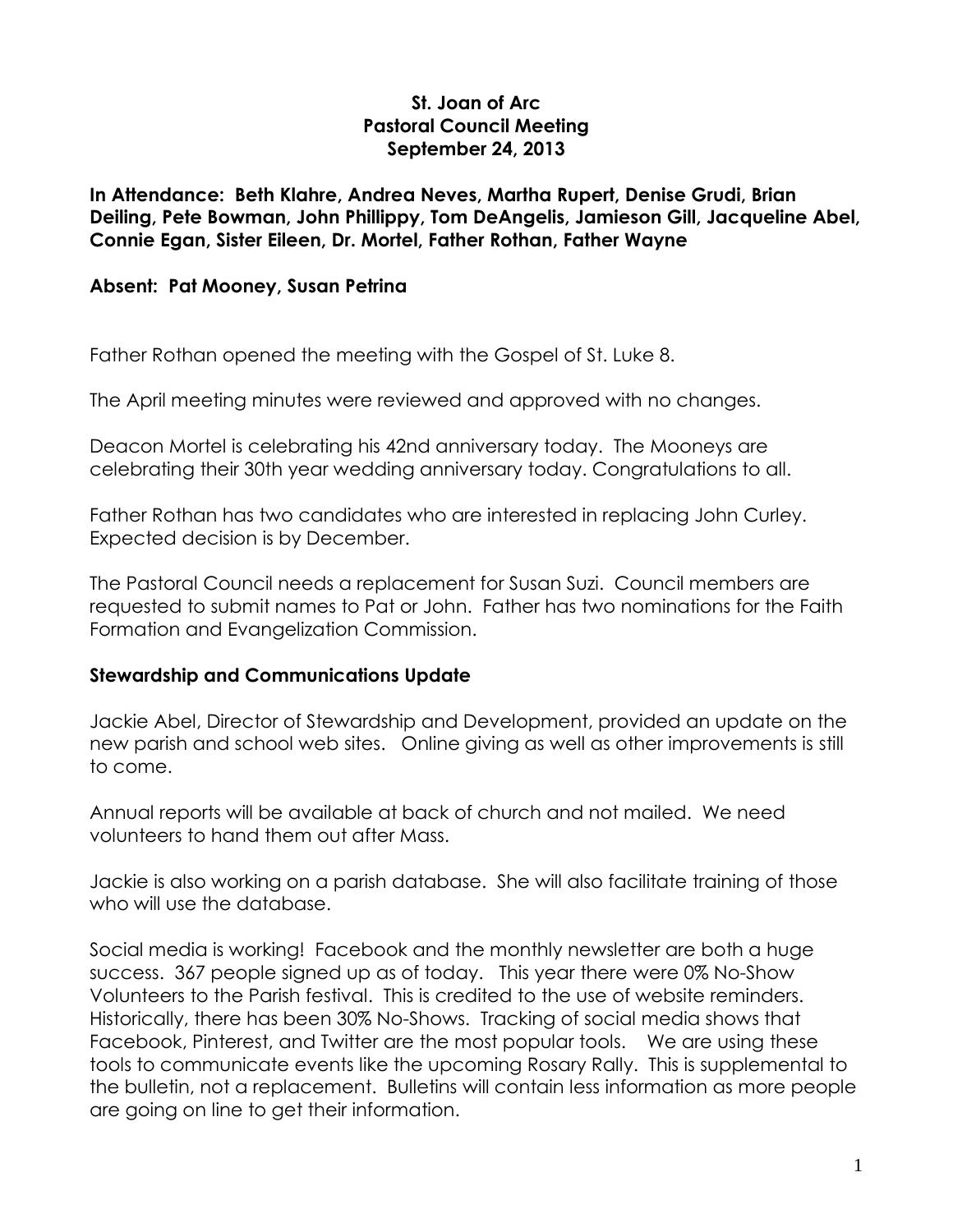We purchased a new camera which has improved the recording (sound) of Mass and homilies. Eventually parishioners will be able to subscribe to the channel. Access will still be available through Youtube.

## **Commission Updates Pastoral Care and Outreach**

Pastoral Care and Outreach finalized its mission statement and objectives. The group is moving forward with ministry subgroups, but working closely together. Two projects are currently underway for St. Vincent De Paul requiring labor/ construction.

Fr. Beiting's projects in Kentucky require volunteers to schedule in advance. The insight from this is that these projects have enough volunteers and we can encourage volunteers to choose other projects.

Now that the physical modifications to church are completed, the commission will develop communications/awareness activity to inform on what's available (handicap bathroom, large print missals, hearing assistance devices, etc.) Focus will be on how to help people use the new facilities. The handicap confessional will always have a priest available before Saturday evening Mass.

A generous donor provisioned cushions for the front and side pews to be reserved for those with limited ability. Reserved signs will be added to these pews.

The Commission will work on additional ways to involve special needs/handicapped individuals in the parish.

Percent responses to 2009 Needs Survey:

- 44% Need for restroom located on main level of church
- 33% Need for assistance upon entering church
- 18% Religious Education for students with disabilities
- 16% Accessibility to church and services

These results should be shared with the parish.

Last year, Father Rothan held a workshop for ushers. A new Ministers of Hospitality group would expand the charter of the ushers as they would be assigned to each entrance to provide assistance to those who need it upon entering Mass. The goal is to assign ministers to every Mass with a total of 7 per Mass.

This is "Year 3" for the current ushers. Per the new guideline, these ushers will be required to take one year off. Fr. Rothan will have a training session by Mass for new Ministers of Hospitality.

## **Stewardship**